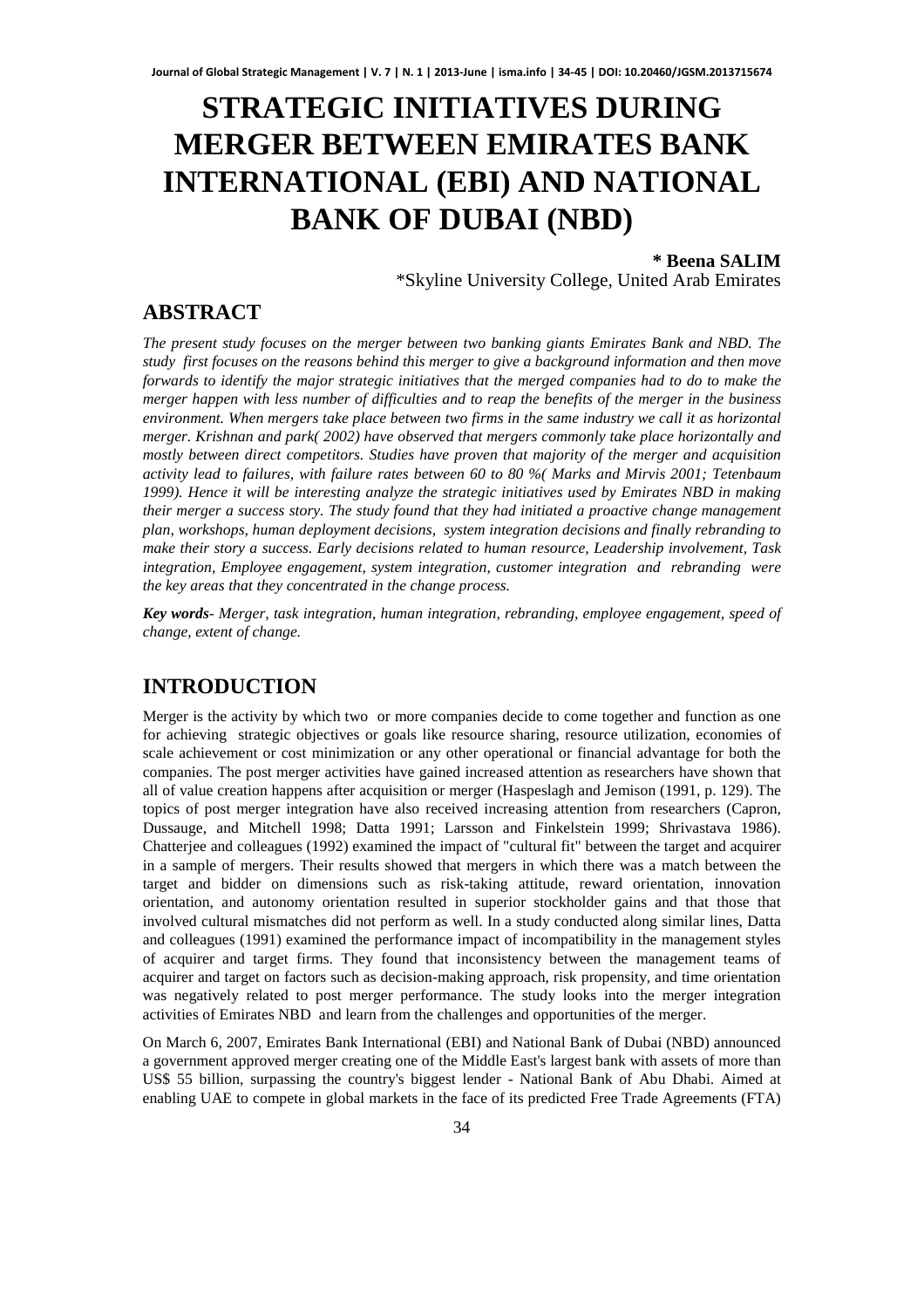with the US and other countries as well as the World Trade Organization membership the merger complements EBI's strong brand image and a large retail presence with NBD's edge in corporate banking. Besides providing the merged entity the size of assets and funds comparable to international banks, it could provide reach by way of increased number of branches, broader customer base and even a pool of internal staff talents that can meet increased demands in a short time (Gulf Today, May 8, 2007 from Mitra and Pandey, 2008).

# Need for the study

As Marks and Philip (2001) point out in their research paper, it is very difficult to understand the merger activities as in many cases there is very less cooperation towards a research program when the merger activity is going on. Hence many of the merger studies happen in retrospective fashion. In many cases therefore there is a loss of many important learning that could have been useful for the academia and industry. Up till now there is no recorded study of strategic initiatives or activities of merger in the region and hence this research may bring facets of merger factors that may help to add to the existing knowledge for the region as well as for companies who hope to do merger with companies in this region. This study may throw some lights into importance of strategic integration of merger activities with focus on task and human integration.

In a merger often executives are confused and employees anxious as to what will happen to them and no one would show an interest in cooperating for a research program. But a banking organization like Emirates NBD which speaks about its financial success after their merger may be a much better target to understand the behind the merger activities that lead to the success.

# Relevant theories

The resource based firm theory is perhaps the most important theory that looks into why firms go for mergers or acquisitions. The theory states that firm's effectiveness is usually measured based on the superior performance by specific resources owned by the firm. Barney (1991) defines these resources as the specific assets, firm attributes, organizational processes, capabilities, information, knowledge etc. The present study also would like to follow this definition of resources that create a competitive advantage for firms.

These resources enable organizations to create strategies for superior performance and hence need to have four specific attributes- rarity, imperfect imitability, value and in substitutability. This resource is mostly the reason why firms go for acquisition or merger as it is very difficult to get these resources in parts and hence they go for whole acquisition (Anand and Singh, 1997; Karim and Mitchell 2000).

But after a merger or acquisition in most cases it is the integration of these existing capabilities and resources between each of these firms that contribute to the success of the M  $\&$  A. The important areas where integration is important are integration of R  $\&$  D, manufacturing, marketing and sales, and managerial, financial and senior executive resources. Since the study is on services sector there is greater need to look into managerial, senior executives, financial, internal processes, and marketing resource integration which affected the humane and task integration of the organization.

Extent of integration required can directly affect the time taken and cost savings for the integration activity. If the differences between the two firms were too large then time taken and cost will be high. If the extent of integration can be brought down by adapting processes and systems of one firm then it will be much easier, but sometimes the resistance from the other firm could be too high too. This extent of integration can be reduced by taking the best of both worlds in integration process. According to Birkinshaw , Bestman and Hackenson (2000) extent of integration is an important predictor of firm performance after an acquisition. Mitchell (1989) and Bragado (1992) have highlighted the importance of speed of integration in mergers. Integration is much easier when there is similarity among firms and there is an impact on post merger performance of the firm ( Ramaswamy, 1997)

Research on acquisitions and mergers can be seen from four important perspectives- financial economics, strategic management, organization behavior and processes. Financial economics objective is to enhance wealth for the general economy and shareholders. The theoretical background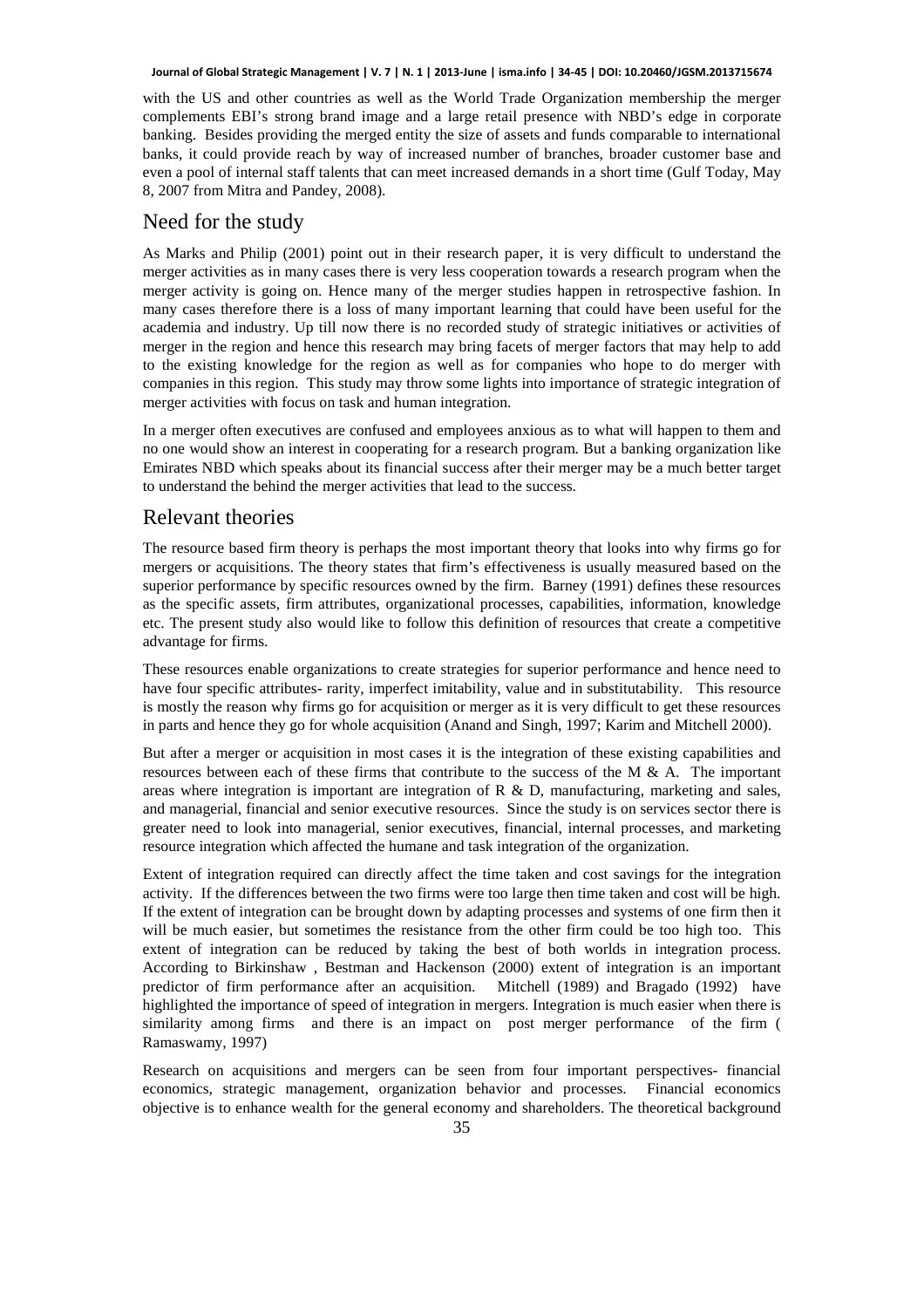of this is the agency theory (Manne,1965). Acquisitions enhances the ability of corporate for market control and thus result in wealth creation for the shareholders. Strategic management perspective focus will be to improve the performance of acquired or merged company which comes through synergies of economies of scale, market power, and market that will create better performance. Barney (1988) says that this come only through resource based view of the firm where firms which can integrate or harness the power of resource integration will have better performance in the market. Third is the human and cultural integration of the two organizations which comes from congruence of cultures or effective acculturalization which will lead to improved employee satisfaction and integration. Final is the process perspective which comes from the behavioral theory of firm which points out the importance of actions of management and process of integration that determines the benefits of integration for the firms (Cyert and March, 1963). Many structural and organizational variables can affect firm performance after merger or acquisition (Chatterjee, 1992). These include market share, relative size, pre-acquisition, experience, timing relative to the business cycle, and business relatedness . Barney (1988) challenged the internal operations perspective and suggested that these synergistic benefits may be reflected in acquisition pricing. Research relating to strategic and organizational fit to performance is consistent with this hypothesis (Datta, 1991). In this regard, this research also embraced some of the concerns of organizational behaviour scholars who study corporate acquisitions

Out of these four the process perspective, human and cultural integration, and organization behavior which relates in the way management activates the merger is important as it focuses on important actions and the human behavior and reactions that may lead to success or failure of a merger.

The study hence propose that there should be deeper investigation on these perspectives to understand more about acquisition and merger success or failures. Haspeslagh and Jemison (1991, p. 180), for example, talk about the need to 'alleviate concerns by carefully communicating and con-firming what will not change to the managers and employees of the acquired firm before any attempts are made to combine the two organizations. In some cases Task integration is given more emphasis and then human integration, but the ideal situation is a balance between task and human integration.

An emphasis on human integration may lead to satisfied employees, but no task synergies. The study will analyze the important strategic initiatives related to employee engagement processes, the merged organization took immediately after the merger decision and how it faced the challenges of integrating the other core resource integration for success of the firm. We can define integration as to the extent to which both firms tried to match their managerial, senior executive capabilities and their financial, internal processes, and marketing resources. For this first we need to understand what were the key differences between the firms in the above resources where integration was necessary. Hence it is important to analyze the differences between, structure, system and processes. Differences in their product, service strategy, branding strategy, sales channels etc were important as the firm is in services sector. Objective of the integration become key in deciding the outcomes of the integration activities.

### Research questions

- 1. What actions were taken by management to ensure that operational activities are in synergy in the merged organization? How did they achieve operational efficiency and effectiveness?
- 2. How did they manage the duplicity of departments and hence the operational process duplicity, from both the organizations. What were the strategies used?
- 3. What actions were taken over time to manage the human integration process and what were the outcomes?
- 4. How did they achieve human engagement in the merger process
- 5. Was there a dominance of task integration or human integration in driving the success of the merger?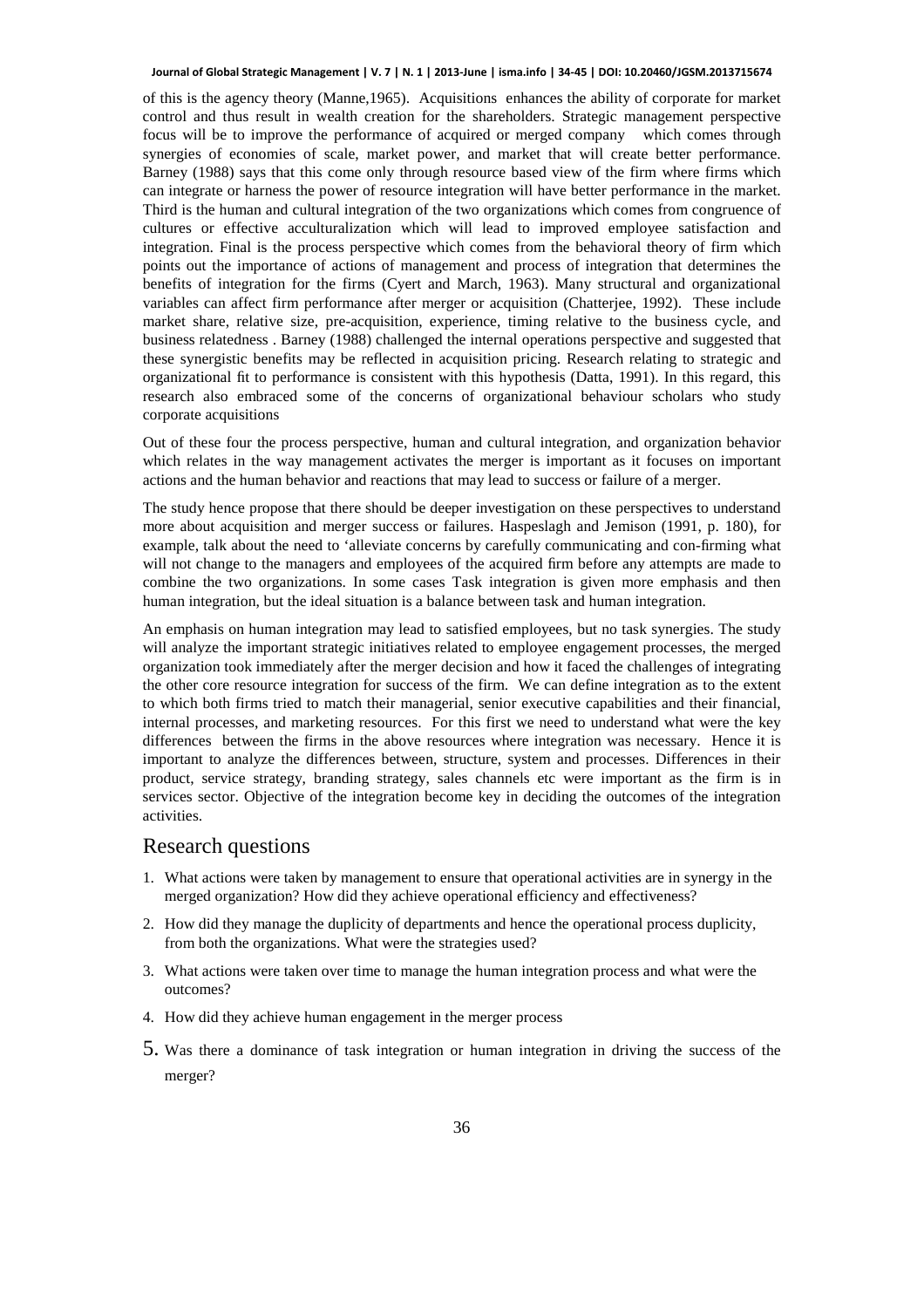## Objective of the study:

The main objective of the study is to understand the type of activities that were implemented by Emirates NBD merger in the region. This will be tied to success measures like Revenue or ROI figures published during the merger transition period. UAE being a much observed economy by many other international players, it is important to analyze and understand the post merger behavior in the region.

A case study in most cases is a more tacit knowledge sharing platform and can be useful for future researchers and practitioners in understanding merger behaviors in the region. Mistakes and challenges are part of the post merger transition period which can be an eye opener for others in tested in the same activity.

# **METHODOLOGY**

**C**ase study method is used for the research paper. Since the subject is "merger" and as there are many activities that happen differently with different organizations during a merger, common survey or questionnaire method would not yield the real perspective of the study. Hence face to face individual sessions and schedules are used to collect the data related to merger based on previous constructs of merger literature where human and task integration are the predominant ones. Data is collected from strategic change management team, and GM of strategic management. Data collection was done using a schedule for interviewing key strategic and change management personnel in the organization. Interviews were done with open questions in which the respondent is asked to tell the story behind the merger, its success and difficulties. The GM of strategy in Emirates NBD was interviewed for the merger story.

# Company- Emirates Bank and NBD

The merger between Emirates international Bank and NBD was announced on March  $6<sup>th</sup>$  2007 which was a merger between the number 2 ( EIB) and number 4 (NBD) bank in UAE and the objective was to create the largest bank with asset maximization. This was done to ensure that investment from foreign countries as well as for domestic purposes could be done through a bank which has credibility in the region. There was immense growth during 2007. But end of 2008 recession hit the world and the bank had to do a change in their strategy. The merger was done during a period where the banks and the government was seeing leaps of growth in real estate as well as in other investments in the region and across the world.

The new target business model was defined and planned after the legal closing of the integration initiatives. There were consultants to do the human integration of the process and the bank did run the highest number of cultural integration workshops for their employees through and external change management consultancy. The integration was completed and handed over to the line management by the end of 2009.

# **Vision and Mission**

The first important step in the integration was to decide on one vision and mission for the merged entities. This was done through several work shops with senior management of both the companies. The new mission statement – Emirates NBD provides innovative financial products and services to fulfill the financial goals of the customers through out the world. The motto was "We win and keep stakeholder trust by : delivering a personal and superior customer experience, offering an exciting place to work that encourages career development and rewards superior performance, contributing to the growth and prosperity of UAE region, and creating consistent, exceptional, long term shareholder value". The new values were – Our values are – customer centric, enables differentiation with service excellence and innovation and builds on our people- integrity, passion for performance and Teamwork.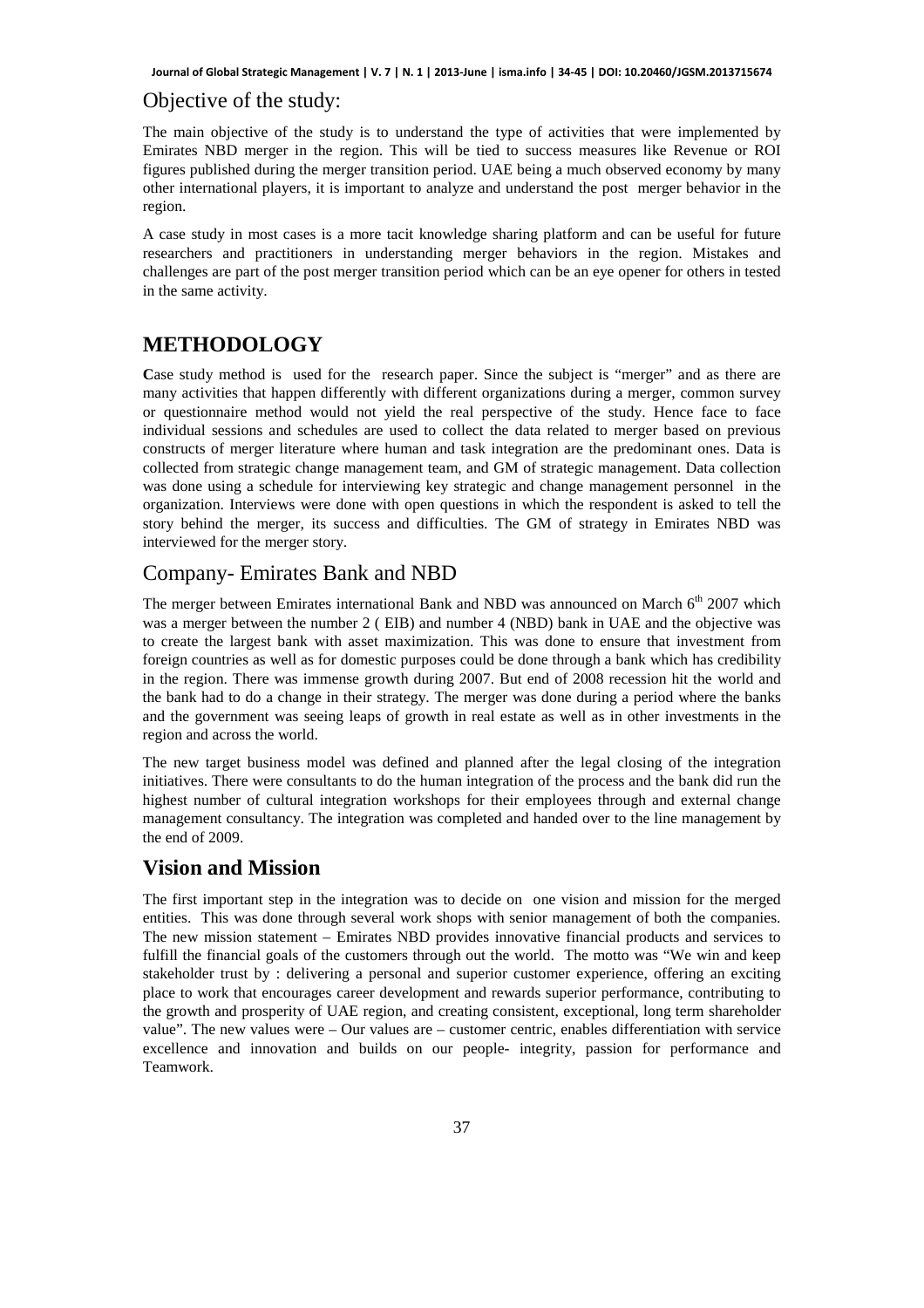### Human integration

The merger human strategy was to have an early and quick decision about employees at an early stage. Although decisions related to employees are always tough it was important for the bank to make it as early as possible They did it with the human resource teams of both the organizations. The bank did do their best to retain the best talent.

In the first instance itself it was announced that there will be no downsizing or layoffs to ensure that employees are not affected in a negative way by the merger. An integration team was formed which acted as a driver for the overall process of merger. There was a road map, clear and detailed work plan, set top down targets, set high targets and early executive alignment, measure and review the process regularly , communicated updates and ensured that business momentum was maintained.

Early executive alignment was important for the merged organization. The chairman and CEO of Emirates Bank International(EIB) remained after the first phase of integration, and most of the top management team of EIB stayed to support their leaders. Rick Pudiner became the CEO of the merged organization. As in many merger one organization leadership will predominate in the final merged entity. The integration team thus headed by this leadership ensured to create a new vision, mission and values and guiding principles for the Emirates NBD entity. The redefined vision is, " To be Globally recognized as a leading and most dynamic financial services provider based in middle east".

They did 107 culture integration workshops to bring together the employees and share with them the new vision, mission and values. The employees in the initial stage did have hostility although covered to their counterparts. They did face the anxieties where their fellow employees were leaving the organization. Some were satisfied with the change when it gave them better roles to play in the merged organization. Although new culture and values were made, the espoused values of the current leaders and employees will always reflect in the organization. As such we can say that there would be more Emirates International Bank way of doing things in the merged organization. This culture would have slowly changed into the existing level after the culture workshops and activities. The GM strategy says that they have tried to bring in the best of both worlds into the new organization.

# Task Integration and Rebranding

HR and marketing department worked along with the integration team in formulating and consolidating new HR plans, policies, structure and marketing strategies for the organization. Along with these departments IT, Audit, finance, and risk management departments also did a very good task in integration.

During the first phase of integration operations of the two banks continued separately as the bank did not want to disturb the customer operations in any way. The two banks had different operating systems for customer operations. They had to integrate the same on to one system. Slowly in a planned way they moved the operations with the help of the employees into one single system which is the finnnacle system.

As the integration proceeded and after the legal closing of the deal, the recession already hit the market (by end of 2008) and the merged entity had to revamp their initial strategies and hence the organization structure. During this period a new structure was again formulated and organization was ensuring that an integration team was doing their best to ensure smooth day to day operations.

# Operational or Task Integration

The integration team along with change management consultancy Genesis focused on communicating the change plans and initiatives across the organization. The strategy GM of Emirates NBD agreed that there were many employee concerns, and anxieties that had to be tackled during the merger. They did run 107 workshops for employee integration and buy in for the merger. Eventually some employee attrition did happen and the exact percentage could not be got as it was not revealed to the researcher. Careful profile analysis and performance report analysis were used in changing employee positions and giving them new positions in the merged company. Some employees were unhappy with the new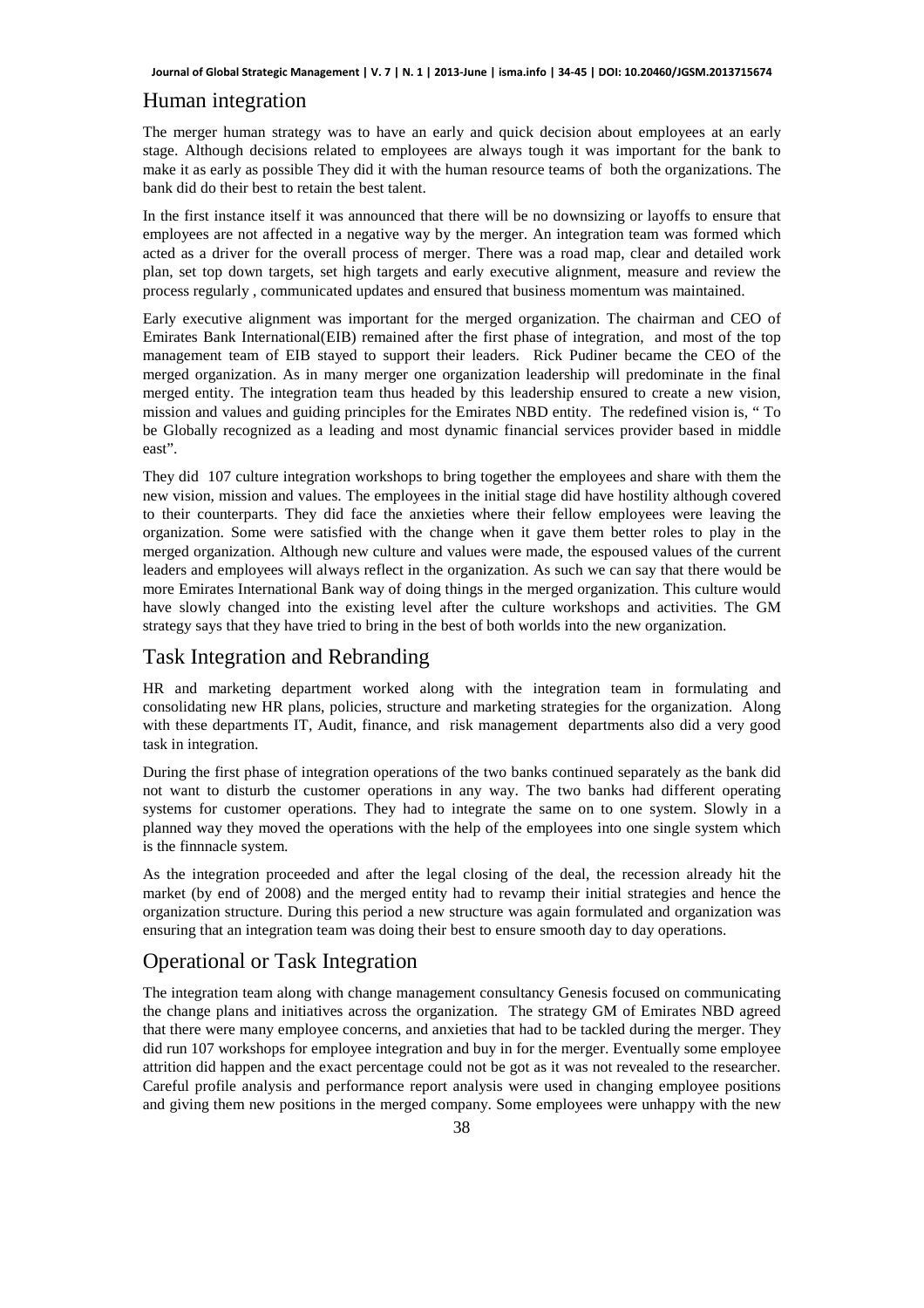arrangement and hence chose to move out on their own. The researcher was informed that as in any merger there was the "us and them" feeling among the employees in the organization. But it just went away gradually as process integration and operations integration started.

The employees had to divide part of their daily work time for the process integration activities whereby the organization had to meet the milestones of integration. At the same time they had to serve customers upfront without creating any disturbance to customer services.

First level of integration for tasks was done in the following steps. The major milestones in these were – 16<sup>th</sup> October 2007- Emirates NBD making its debut on Dubai stock exchange. April 29 2008-Successful integration of 92 ATMs,  $9<sup>th</sup>$  july- first staff move to Al Barsha- new IT and operations processing center,  $14^{th}$  July 2008- Integration of ATMs completed,  $27^{th}$  August 2008- Integration of 107 workshops completed with 5000 employees, 11<sup>th</sup> august 2008- mobile and online banking integrated.

The major mile stone in the second phase was IT integration I, II and then rebranding which happened in 2009. Core banking roll out and system migration for EBI happened on May 9 2009. Oracle system roll out to NBD was done on  $4<sup>th</sup>$  October 2009 and on  $10<sup>th</sup>$  October 2009 there was Finnacle roll out to NBD. By November 2009 Emirates NBD started operating on single system, From November 2009 to Jabuary 2010 there was rebranding across all branches.

The merged Emirates NBD stood at a higher ranking of  $4<sup>th</sup>$  in the region with an increase of 19 % revenue growth in the year 2007-2008 inspite of changes caused due to merger. In 2011 report they stand next to Abudhabhi National bank. Their strategic focus is now more into retail operations with future orientation towards corporate operations. They still do have corporate operations. They are the number one bank in the region with \$ 76.8 billion assest, \$ 8.5 B equity and \$ 575 million in net profits as of June 2009.

# Stakeholder Management

Customers, employees and other stakeholders of the merged entity were given attention and the integration team did give importance in communicating to them about latest developments that can affect them in any way. There was high emphasis on internal communications as everybody need to be involved in the loop of latest changes and developments. Customers started using the consolidated or merged systems and operations by the end of 2009 and they saw the banks as one after the new rebranding done for the bank.

### Leadership Involvement in change

The CEO and chairman always tried to be present in the workshops where they communicated to employees about new developments and changes. The presence of CEO always made a difference to these workshops. There could have been more of CEO and top management participation was the comment from the strategic integration team of the bank.

# Duplicity of process and work

The employees did their own bank operations till they entered into the roll out of the new system. Hence for some time there was duplicity of the tasks at the operations level. This strategy was used not to disturb any customer related operations and create problems for customers. But the synergies of the other important teams from both banks were well utilized through out the transition. The organization utilized the expertise and competencies of HR, Finance, audit, IT and risk management teams and their synergy to make the integration a success.

# Employee Engagement

This was an important part of the transition process. Culture workshops alone was not sufficient to gain employee engagement. They did employee engagement practices within the organization. Line managers were incorporated into the programs where performance targets and performance evaluation were done on a continual basis to ensure employee engagement in all activities of integration. This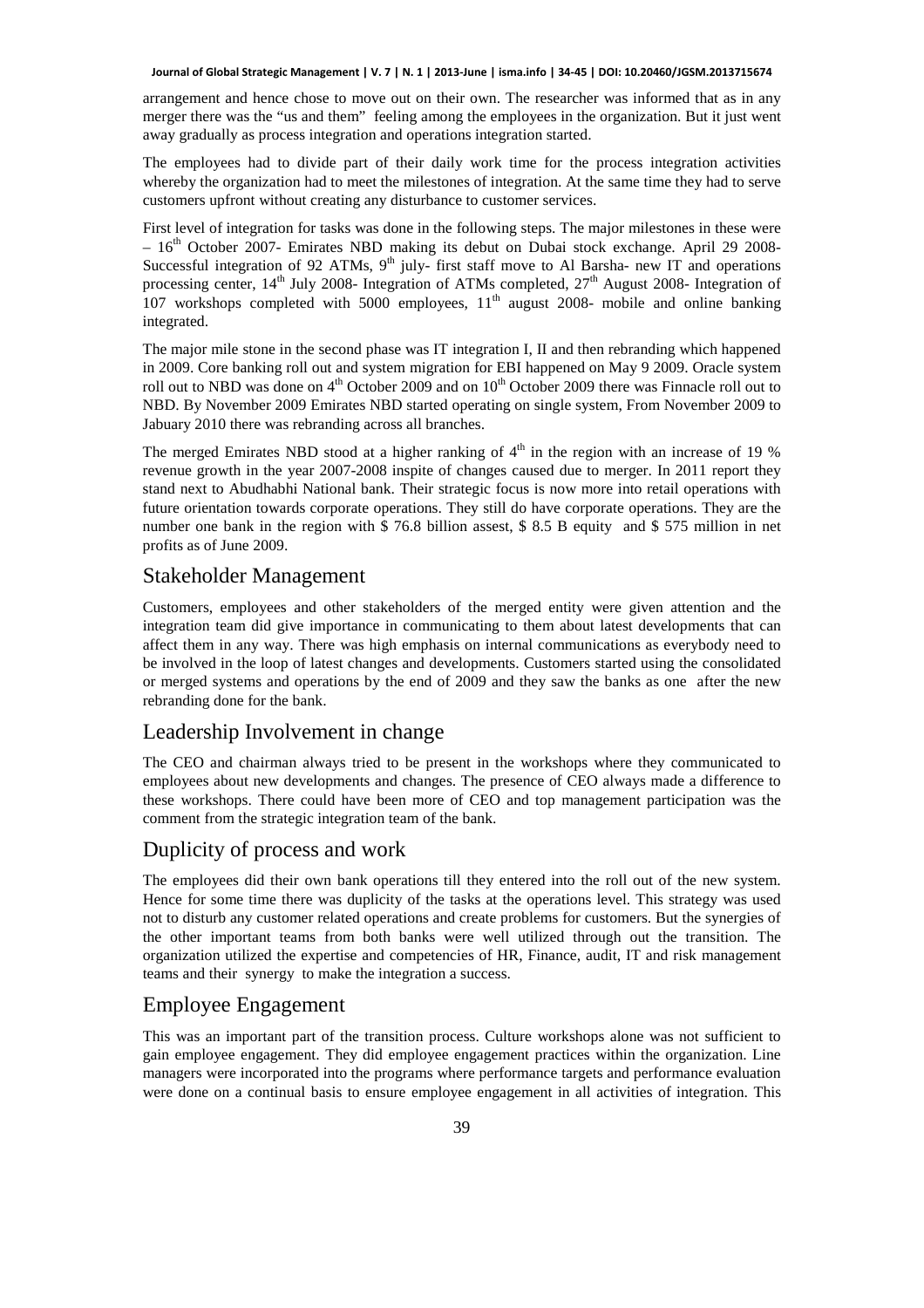process oriented focus into their work activities, which kept the employees engaged in their activities and provided support for the change initiatives. The employees were engaged in their daily operations as well as in integration activities using ongoing performance review meetings and plan of actions.

An external employee satisfaction and engagement survey conducted did prove that the merged organization had a score which was not very much below from the benchmarked level . Hence the company did take their human integration seriously and ensured that proactive plans were chalked out and implemented for the success of the merger.

# **CONCLUSION**

The merger success story of Emirates NBD clearly supports the theories and research of many of the researchers given in the theories section of this article. The merger was a carefully planned initiative between two banks who wanted to capitalize on their resource synergies and become the biggest bank in the region. The story is interesting as the decision was done when the economy was booming not only in UAE, but the rest of the world. Hence the beginning of the merger was driven by expansion plans for the entity where both banks would utilize the best of their strategic strengths for the advantage of the other and make a truly winning story. But economic crisis in the form of recession did affect the initial plans, strategies as well as structure which indirectly affected the human resource plans. But the organization did utilize the best of consultants and proactively planned new strategies for integration and could successfully implement their task and human integration making it a success story for the region. They achieved the financial targets also in the process. The story also highlighted that in mergers one of the companies would predominate after the initial phase and the decision makers of this organization further takes the merged company to a new level of success based on their strategic initiatives. Employee movement is an inevitable part of any merger and as this merger and many of the previous studies point out there should be speed in decision making related to employees and their roles. This can reduce ambiguity as early as possible although it can be hard decisions. Emirates NBD story proves that human integration speed should be fast and then proactive task integration need to be done for the success of a merger. The extent of integration is less in this merger as it was two entities of similar kind doing similar operations. There was only system integration at an operation level to be done in the merged entity.

Findings: The study found that the most important activities in a merger is to have a proactive plan for change, decide on the leadership teams guiding the change, implement quick manpower decisions, and decide on what tasks and operations need to be aligned. Human integration decisions are important and should be done very quickly and further management of change should be done using numerous face to face communication sessions for effective transfer of change plans and initiatives. This can reduce the anxiety and stress among employees and prepare them for changes.

Another important finding of the study that is in line with previous research is that strategic changes can be done through employee engagement. It is important to have line managers who engage the workers in the change initiatives through weekly meetings and have targets for the employees. The creation of common mission, vision and objectives through human integration and change workshops worked perfectly well for Emirates NBD to move the people from us and them feeling to the we feeling. Re- branding was another area that was done with care in the case. The most important thing was that customers were not affected in a negative manner as system alignment task was completed and then the customers were informed about the same with rebranding techniques. Speed and extent of change in merger can have an effect on merger success stories. In this case there was speed of change. Leadership plays an important part in determining the success of the merger. Another important point is proactive planning of all merger related human and cultural as well as process changes. But the variable of extent of change is low as the merger was a horizontal merger. The banks did successfully integrate their capabilities and resources to create a merged successful entity for the region.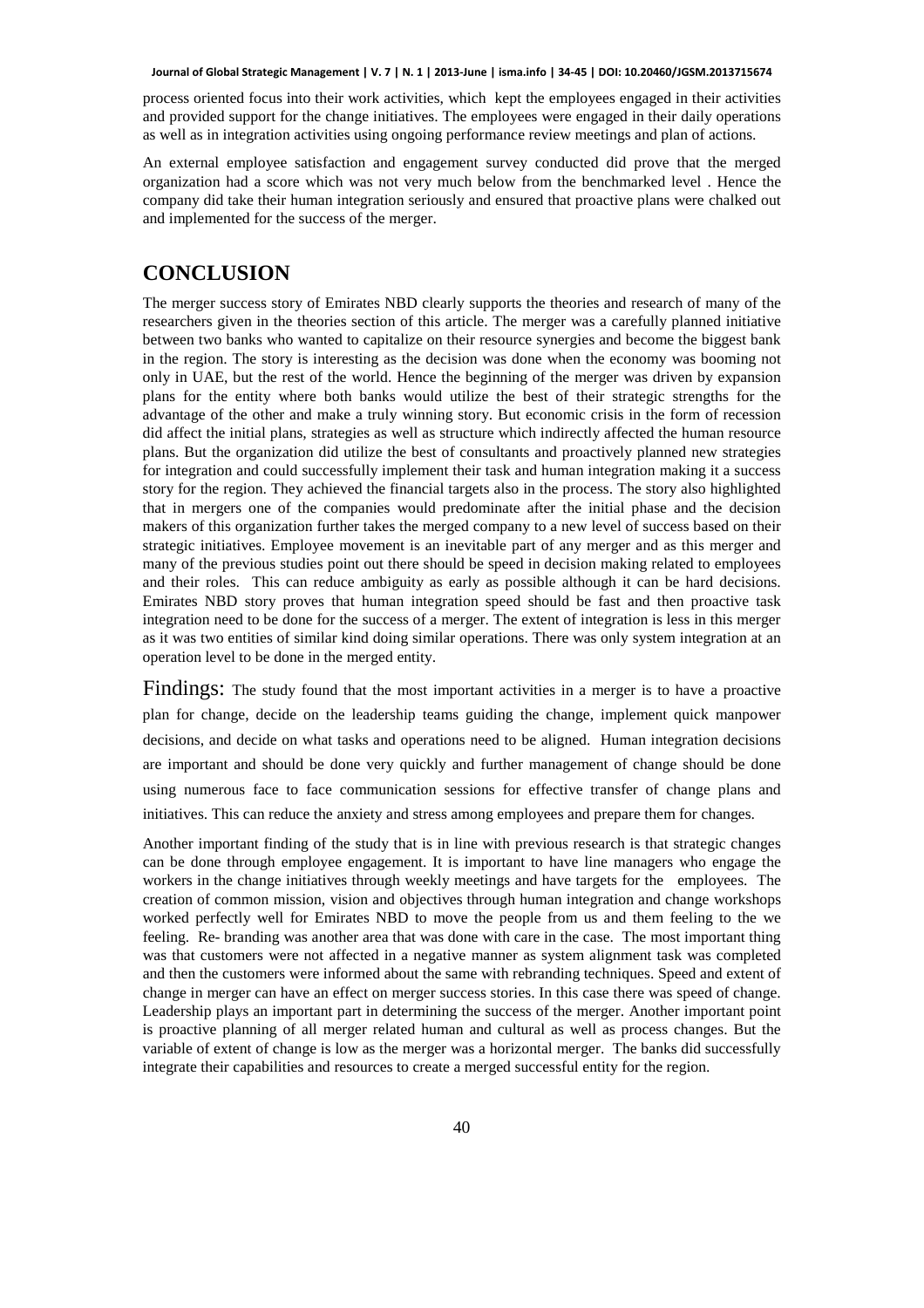# Future studies and recommendations

Researchers can further look into more mergers in the region and do an empirical study to prove the hypothesis that speed of merger is very important in horizontal mergers. Strategic initiatives mentioned in this case study can be further analyzed across different merger cases for an empirical analysis.

The study could not probe much into employee satisfaction or dissatisfaction levels as in any mergers the organization was not open for such a scrutiny. But future researchers can look into how organizations overcome this dissatisfaction with effective engagement processes.

As this is a case study it cannot be generalized across for all mergers.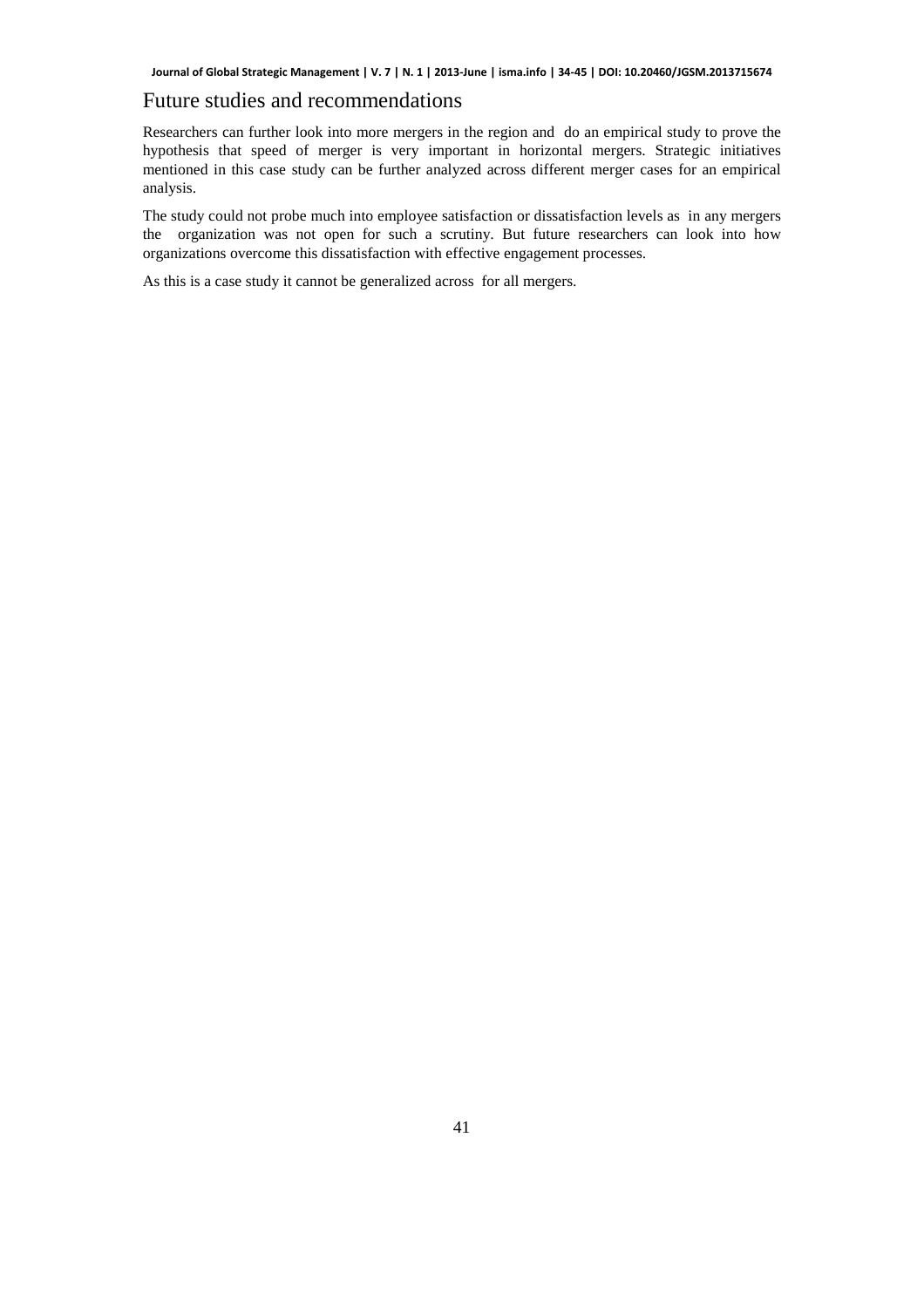# **REFERNECES**

Anand, Jaideep and Harbir Singh (1997), "Asset Redeployment, Acquisitions and Corporate Strategy in Declining Industries," Strategic Management Journal, 18 (Summer Special Issue), 99–118.

Barney, Jay B. (1991), "Firm Resources and Sustained Competitive Advantage," Journal of Management, 17 (1), 99–120. "Strategic Factor Markets: Expectations, Luck, and Business Strategy," Management Science, 42 (10), 1231–41.

Barney, J. 1988. Returns to bidding firms in mergers and acquisitions: Reconsidering the relatedness hypothesis. Strategic Management. J. 9 71–78.

Birkinshaw, Julian, Allen Morrison, and John Hulland (1995), "Structural and Competitive Determinants of a Global Integration Strategy," Strategic Management Journal, 16 (8), 637–55.

Birkinshaw, Julian, Henrik Bresman, and Lars Hakanson (2000), "Managing the Post-Acquisition Integration Process: How the Human Integration and Task Integration Processes Interact to Foster Value Creation," Journal of Management Studies, 37 (3), 395–425.

Bragado, Julio F. (1992), "Setting the Correct Speed for Post- Merger Integration," M&A Europe, 5 (March/April), 24–31.

Capron, Laurence (1999), "The Long-Term Performance of Horizontal Acquisitions," Strategic Management Journal, 20 (11), 987–1018.

Capron, Laurence and John Hulland (1999), "Redeployment of Brands, Sales Forces, and General Marketing Management Expertise Following Horizontal Acquisitions: A Resource-Based View," Journal of Marketing, 63 (April), 41–54.

Capron, Laurence, Pierre Dussauge, and Will Mitchell (1998), "Resource Redeployment Following Horizontal Acquisitions in Europe and North America, 1988–1992," Strategic Management Journal, 19 (7), 631–61.

Chatterjee, S. 1986. Types of synergy and economic value: The impact of acquisitions on merging

and rival firms. Strategic Management Journal, 7: 119-139.

Chatterjee, S., Lubatkin, M. H., Schweiger, D. M., & Weber, Y. 1992. Cultural differences and

shareholder value in related mergers: Linking equity and buman capital. Strategic Management

Journal, 13: 319-334.

Datta, Deepak K. (1991), "Organizational Fit and Acquisition Performance: Effects of Post-Acquisition Integration," Strategic Management Journal, 12 (4), 281–97

Haspeslagh, Philippe C. and David B. Jemison (1991), Managing Acquisitions: Creating Value Through Corporate Renewal. New York: The Free Press.

Homburg C. and Bucerius ,M (A Marketing perspective on mergers and acquisitions, How marketing integration affects post merger performance

Karim, Samina and Will Mitchell (2000), "Path-Dependent and Path-Breaking Change: Reconfiguring Business Resources Following Acquisitions in the U.S. Medical Sector, 1978–1995," Strategic Management Journal, 21 (10/11), 1061–81.

Krishnan, Hema A. and Daewoo Park (2002), "The Impact of Work Force Reduction on Subsequent Performance in Major Mergers and Acquisitions—An Exploratory Study," Journal of Business Research, 55 (4), 285–92.

Larsson, Rikard (1989), Organizational Integration of Mergers and Acquisitions. Lund: Charwell-Bratt.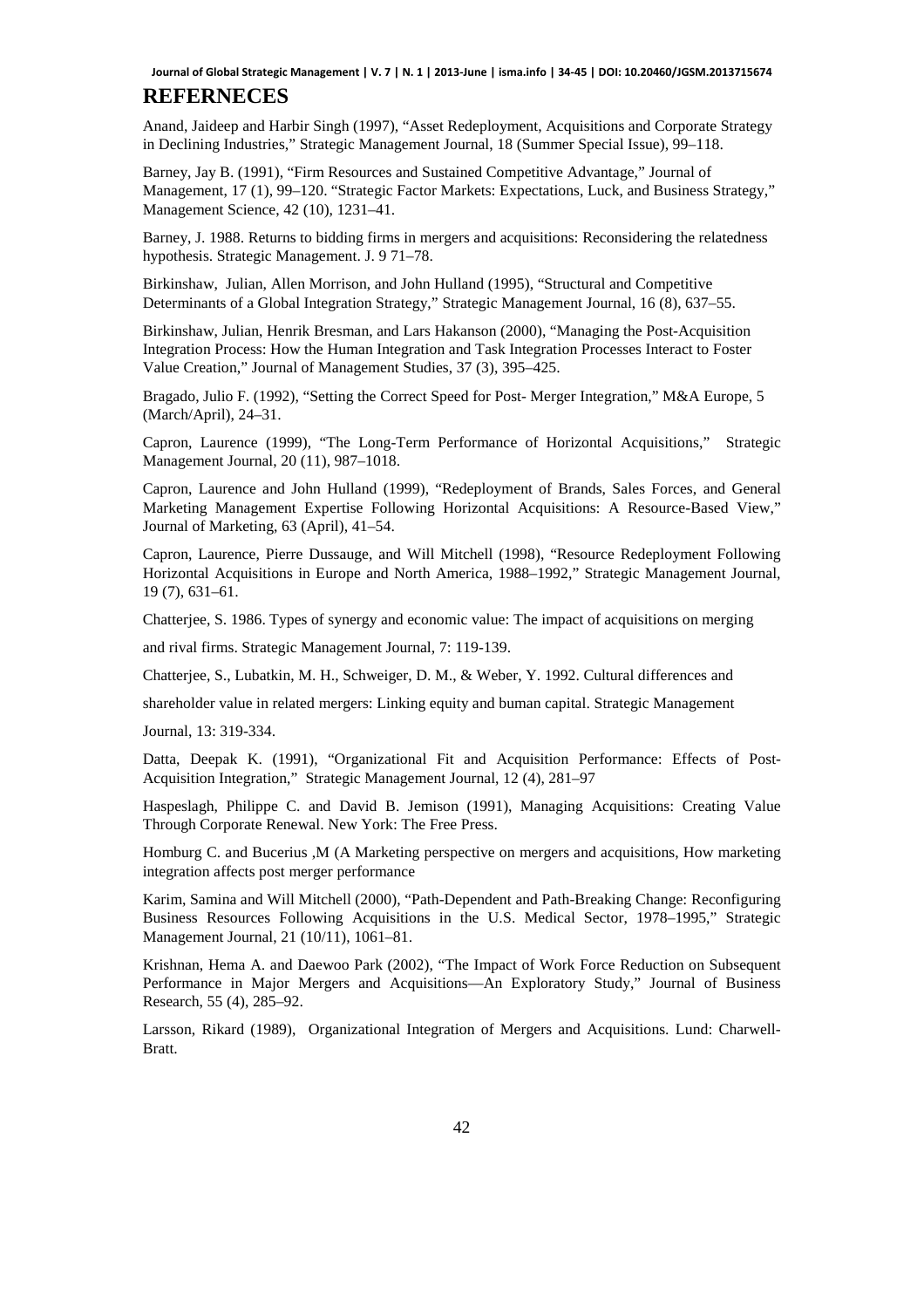Larsson, Rikard and Sydney Finkelstein (1999), "Integrating Strategic, Organizational and Human Resource Perspectives on Mergers and Acquisitions: A Case Survey of Synergy Realization," Organization Science, 10 (1), 1–26.

Manne, H.G. (1965). "Mergers and the Market for Corporate Control." Journal of Political

Economy (April): 110-120.

Marks, Mitchell L. and Philip H. Mirvis (2001), "Making Mergers and Acquisitions Work: Strategic and Psychological Preparation," Academy of Management Executive, 15 (2), 80–92.

Mitchell, D. (1989), "The Importance of Speed in Post-Merger Reorganization," *M&A Europe*, 1 (3), 44–48.

Mitra ,S. and Pandey, D. ( 2008). Dynamics of the Merger of Emirates Bank International (EBI) and National Bank of Dubai (NBD)-Strategic Challenges of Regional Consolidation**.** 8th Global conference on Business and Economics, Italy.ISBN 97809742114-5-9

Ramaswamy , K. (1997) The performance impact of strategic similarity in horizontal mergers: evidence from US banking industry. Academy of management Journal. Vol.40, No: 3, 697-715.

Schweiger, David M. and James P. Walsh (1990), "Mergers and Acquisitions: An Interdisciplinary View," Research in Personnel and Human Resources Management, 8, 41–107.

Schweiger, David M. and Philip K. Goulet (2000), "Integrating Mergers and Acquisitions: An International Research Review," in Advances in Mergers and Acquisitions, C.L. Cooper and A. Gregory, eds. Amsterdam: JAI Press, 61–91.

Shrivastava, Paul (1986), "Post-Merger Integration," Journal of Business Strategy, 7 (1), 65–76.

Tetenbaum, Toby J. (1999), "Beating the Odds of Merger &Acquisition Failure: Seven Key Practices that Improve the Chance for Expected Integration and Synergies," Organizational Dynamics, 28 (2), 22–36.

Walsh, James P. (1988), "Top Management Turnover Following Mergers and Acquisitions," Strategic Management Journal, 9 (2), 173–83.

Walsh, James P. (1988), "Top Management Turnover Following Mergers and Acquisitions," Strategic Management Journal, 9 (2), 173–83.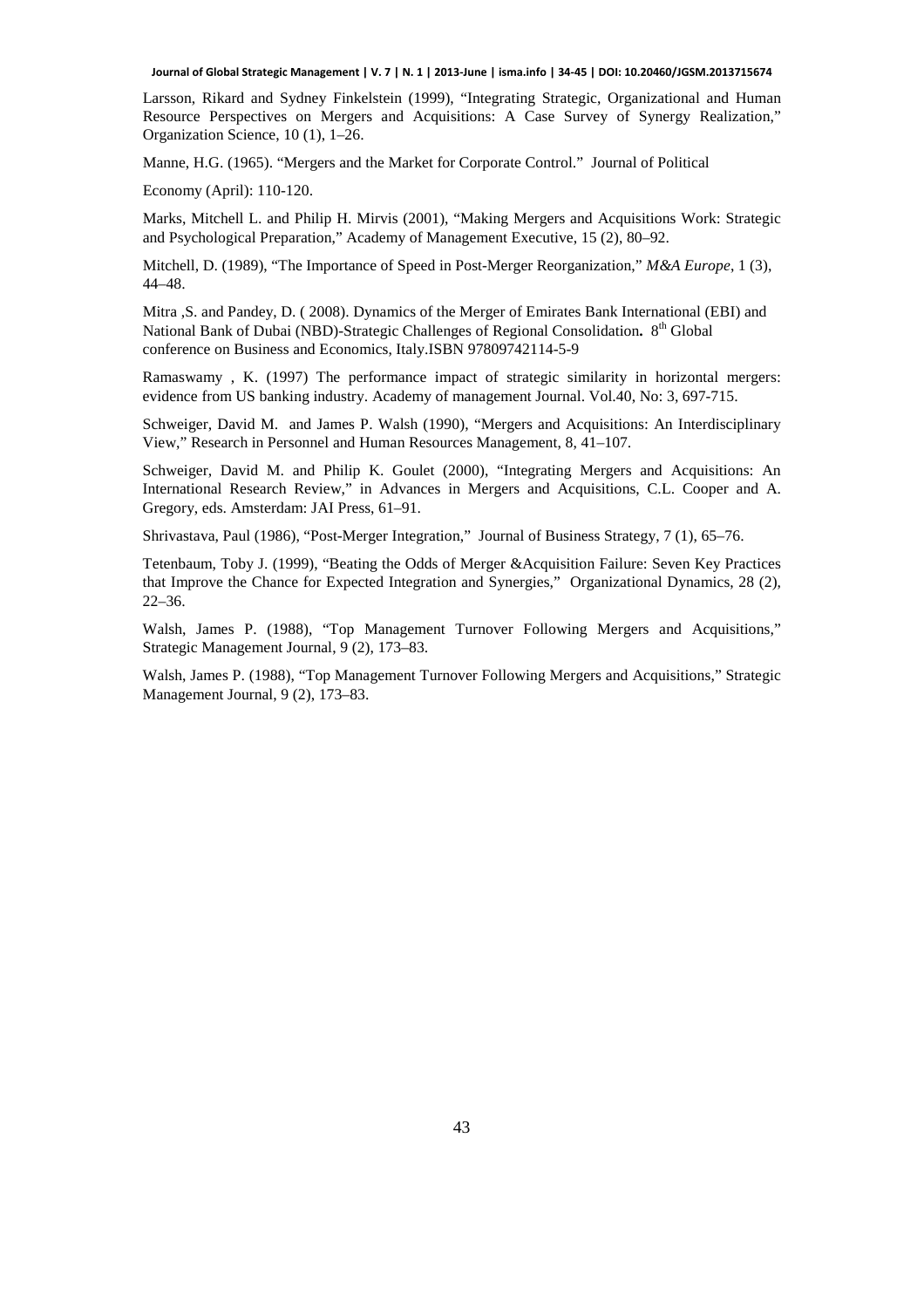# **Appendix A**

# **QUESTIONS USED FOR THE INTERVIEW**

#### **Merger motives**

1. Acquisition or merger motives, increase market share, achieve economies of scale or other???

### **Communication**

- 2. Staff integration meetings, announcements , newsletters, mails etc
- 3. Success and failure stories or errors in communication, mistakes any and how it was corrected.
- 4. Leader involvement, merger integration team involvement???
- 5. Amount and quality level of communication that employees received during integration, Types of communication channels used.

#### **Strategic Integration Committees and change management teams**

1. Explain about the formulation, and activities and members of these teams. Was there real project management in the task and human integration process or did you learn through experience how to do the same. Who were the key partners??

#### **Employee retention**

- 1. What percent of employees were downsized ? Retention data???
- 2. What percent left voluntarily because of dissatisfaction with their present status after merger from key managerial positions
- 3. Changes perceived and actual;- about personal situation, job autonomy, level of satisfaction with salary, work environment,
- 4. Organization outcomes after and before integration in financial terms and other soft measures like customer satisfaction, customer numbers increase, employee satisfaction etc. from secondary data of the company.

### **Task Integration**

- 1. Task ambiguity or task specialization what happened during integration
- 2. Which operational departments were in priority list for quick integration plans. Extent of changes and time taken and speed of change
- 3. Did the employees share symbiotic relationship on job activities. Did they understand that their work compliments another employee's work and were they ready to join another firm's employee or team in doing work synergically.
- 4. Were there any parallel practices going on or did the merger lead to an integration of parallel activities. Two departments of each firm doing same function is parallel activity. How the experience and what was was the process and structural changes made???
- 5. How long did it take for task integration and How did you do it??was there any integration plan, explain the same, was there mile stones, objectives and KPI

6. Was there a lower level of task integration or more integration as planned. What were the integration plans and how did you manage doing the same.

#### **Employee satisfaction with merger**

1. How did the employees consider employees of the other firm. Level of friendliness or hostility. How long did it take to bring it down or is there still some islands of hostility.?